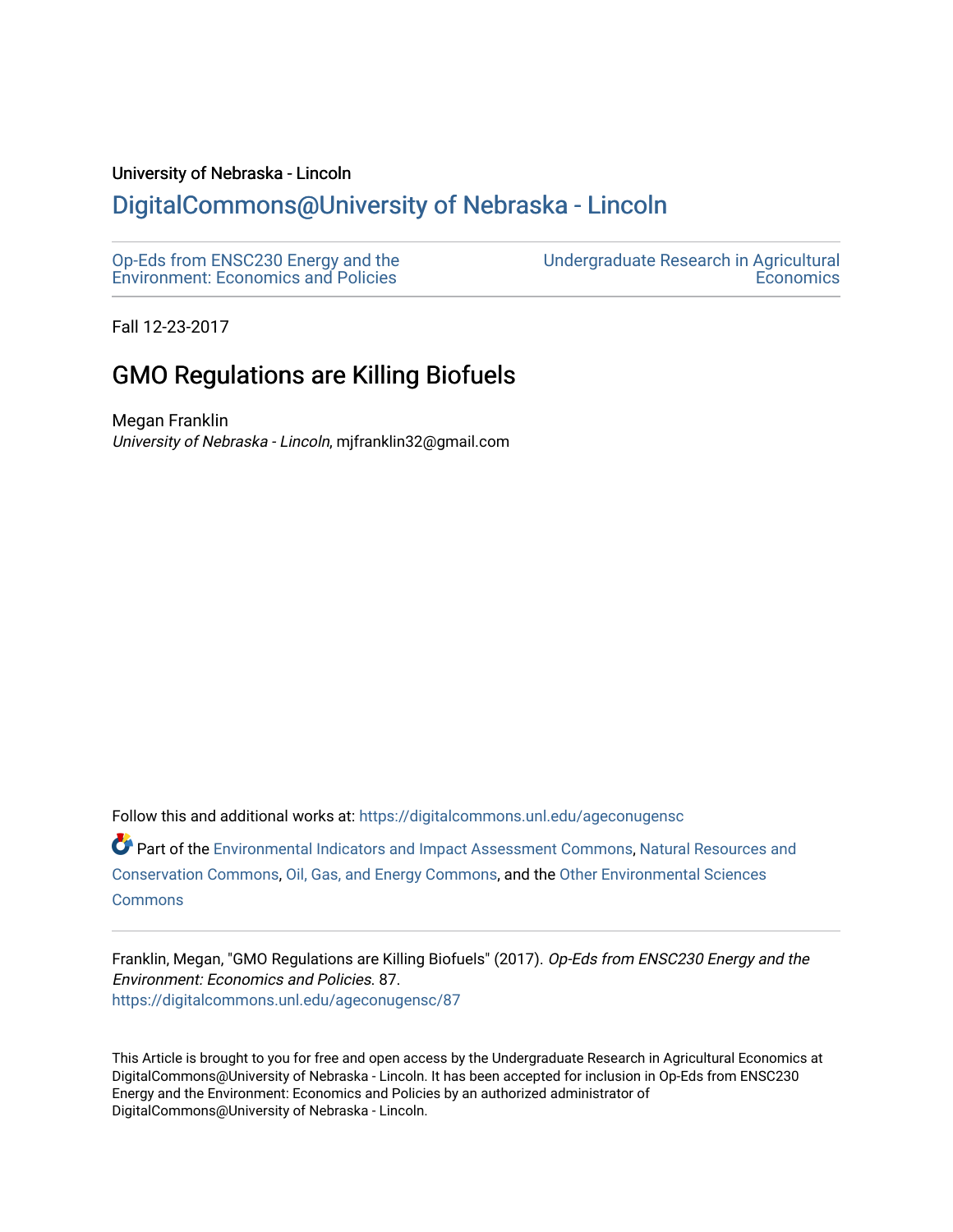Megan Franklin ENSC 230. Energy and the Environment: Economics and Policy Email: [Mjfranklin32@gmail.com](mailto:Mjfranklin32@gmail.com) 12/7/17

#### **GMO Regulations are Killing Biofuels**

Progress in creating profitable biofuels is being slowed down by strict regulations on genetically engineered (GE) crops (aka GMOs). Setbacks that biofuels face can be addressed with genetic engineering. However, public pushback and regulations make it extremely difficult to implement solutions. We should have more lenient regulations on GE crops so that we can speed up the progress of improving biofuels.

A genetically engineered crop is one that has DNA from a different species inserted into its own DNA. As a result from GE crop benefits, CO2 emissions were reduced by 26.7 billion kg in 2012, and poverty was alleviated for 16.5 million small farmers according to the ISAAA (International Service for the Acquisition of Agri-biotech Applications). GE crops have the potential to greatly benefit our environment, even more so through improving biofuels.

There are several issues biofuels face that genetic engineering can mitigate. For example, we can increase oil yields in oilseed crops for biodiesel, or make cell walls easier to break down to extract sugars for cellulosic ethanol. These traits can make production easier and cheaper to produce biofuels.

Competition with food crops for land resources is another issue biofuels face. However, GE can be used to increase crop yields in food crops so that less land is required. According to the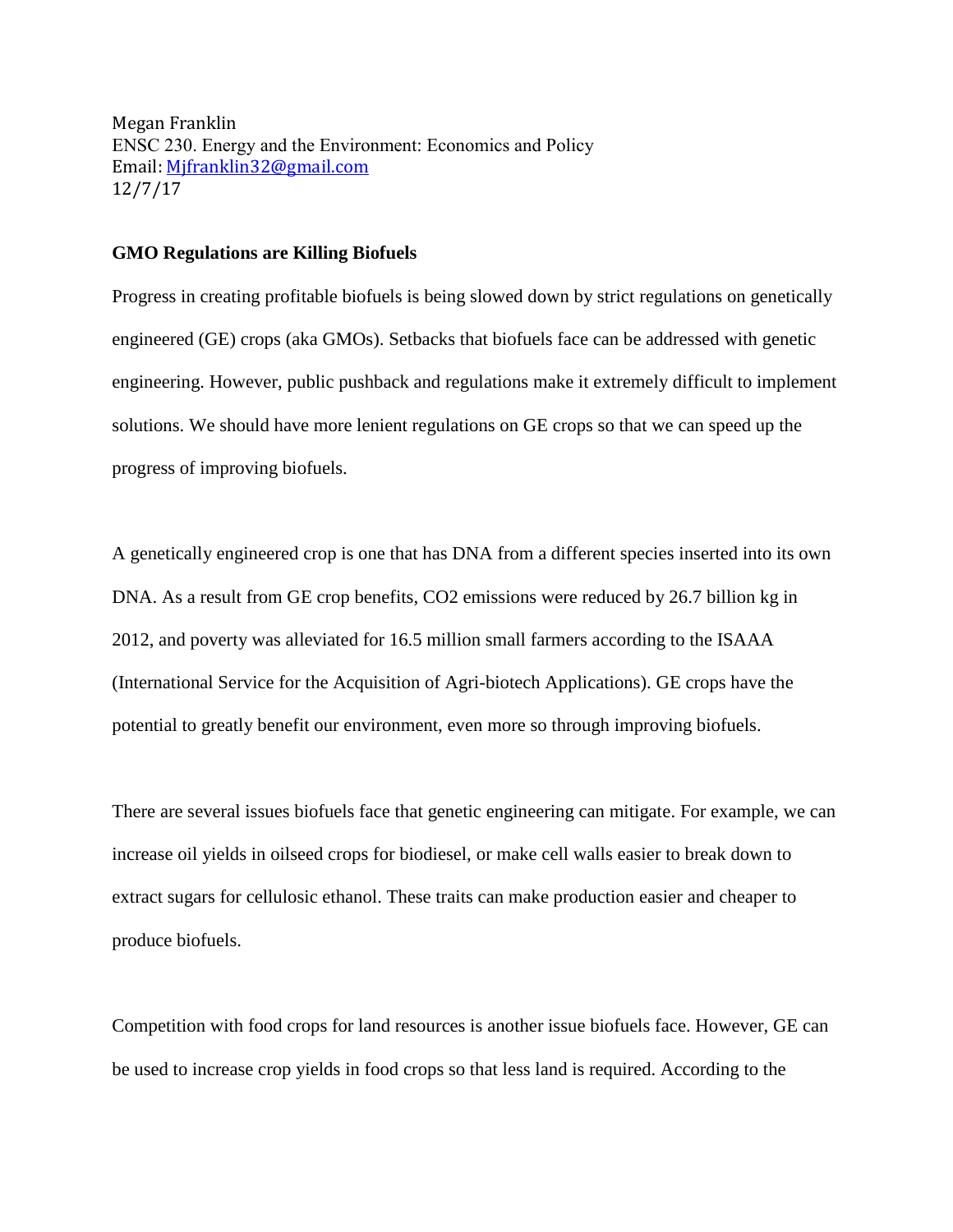ISAAA in 2016, genetic engineering freed up 174 million hectares of land due to increased crop productivity. These yield increases can come indirectly from preventing pests and diseases through crop resistance.

These breakthroughs may not come fast enough, however, if getting through GE regulations continues to be as difficult as it is. Phillips McDougal, a consulting agency, did a study in 2011 on the cost to introduce a GE crop. To get through the regulation process, it costs \$35.1 million (26% of total costs) and takes ~5 years. Including discovery and development, it costs a total of \$136 million.

Some GE products need to go through three separate agencies before they can begin commercialization. The USDA, FDA, and EPA all address different aspects of a GE product. The turnaround from these agencies on authorization can take months, as agencies return with more requirements that must be met.

Clearly, it is extremely expensive to create a GE crop, so only large corporations have the ability to do so. Excessive regulation is preventing small businesses from entering the GE market. The issues people have with GMOs ultimately lie with the irresponsibility of large corporations that dominate the industry. Herbicide resistant weeds, excessive pesticide spraying, and introducing environmentally risky GE crops to make profits are among the complaints people have against companies. It appears much of the backlash is at the large corporations, such as Monsanto, and not with the genetic engineering itself.